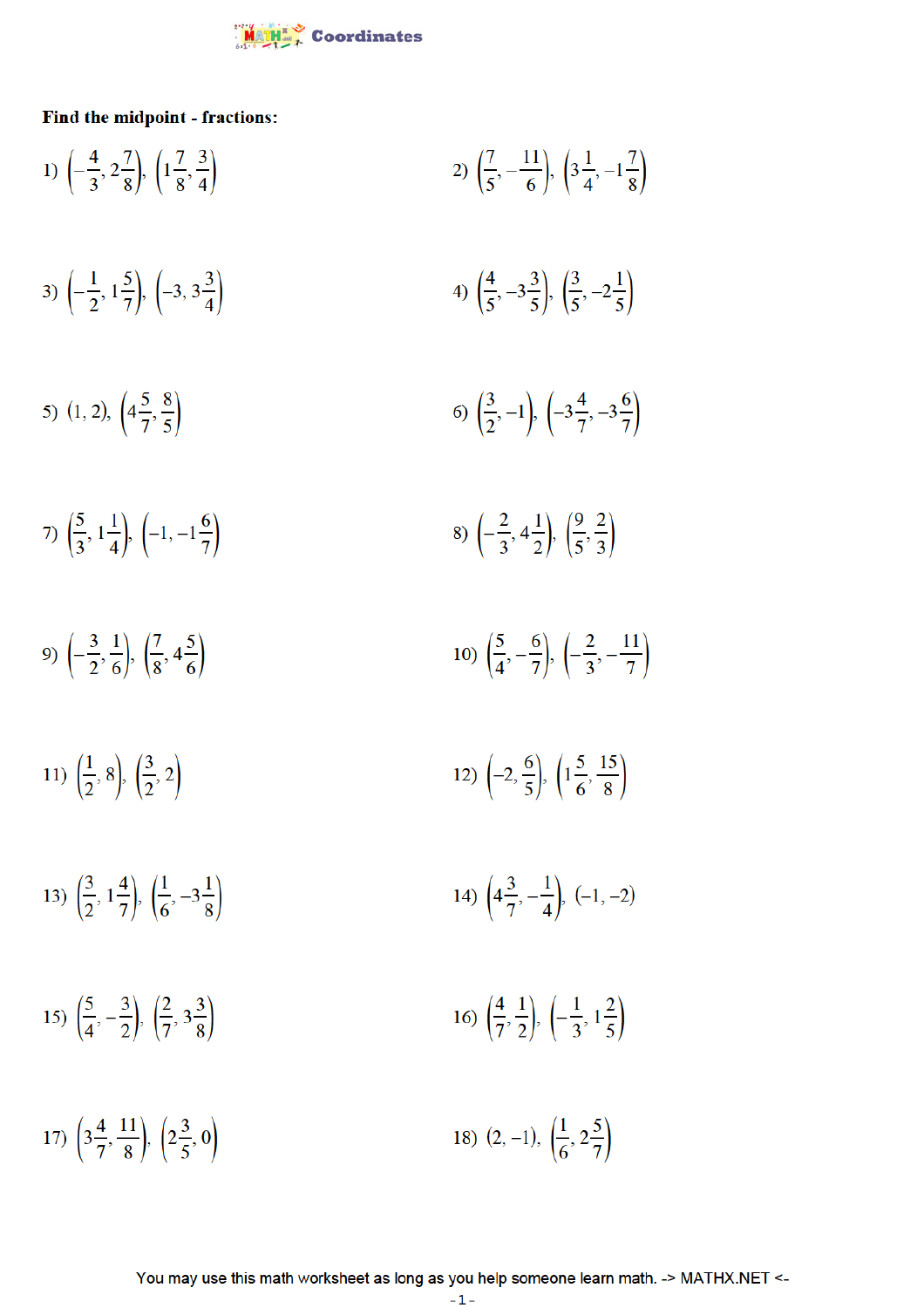19) 
$$
\left(\frac{1}{6}, -2\right), \left(-\frac{4}{7}, -1\frac{1}{2}\right)
$$
  
\n20)  $\left(-1\frac{1}{6}, -1\frac{2}{3}\right), \left(\frac{1}{2}, 2\frac{3}{4}\right)$   
\n21)  $\left(-3\frac{3}{5}, 3\frac{7}{8}\right), \left(\frac{6}{7}, -\frac{13}{8}\right)$   
\n22)  $\left(3\frac{2}{5}, -\frac{1}{4}\right), \left(-2, -3\frac{2}{3}\right)$   
\n23)  $\left(4\frac{3}{4}, \frac{3}{2}\right), \left(3\frac{5}{6}, \frac{4}{5}\right)$   
\n24)  $\left(\frac{3}{4}, \frac{2}{7}\right), (1, 7)$   
\n25)  $\left(-1\frac{3}{4}, \frac{1}{3}\right), \left(-\frac{5}{3}, \frac{4}{7}\right)$   
\n26)  $\left(-7\frac{1}{3}, -6\right), \left(-1, 4\frac{1}{4}\right)$   
\n27)  $\left(-2\frac{1}{3}, 3\frac{2}{3}\right), \left(\frac{3}{2}, 2\frac{3}{8}\right)$   
\n28)  $\left(-1\frac{2}{3}, -1\frac{4}{5}\right), \left(2\frac{1}{8}, -\frac{3}{4}\right)$   
\n29)  $\left(3\frac{2}{3}, -1\frac{5}{6}\right), \left(2\frac{1}{2}, -\frac{3}{7}\right)$   
\n30)  $\left(-2\frac{1}{2}, \frac{1}{2}\right), \left(-3\frac{1}{5}, 1\right)$ 

You may use this math worksheet as long as you help someone learn math. -> MATHX.NET <-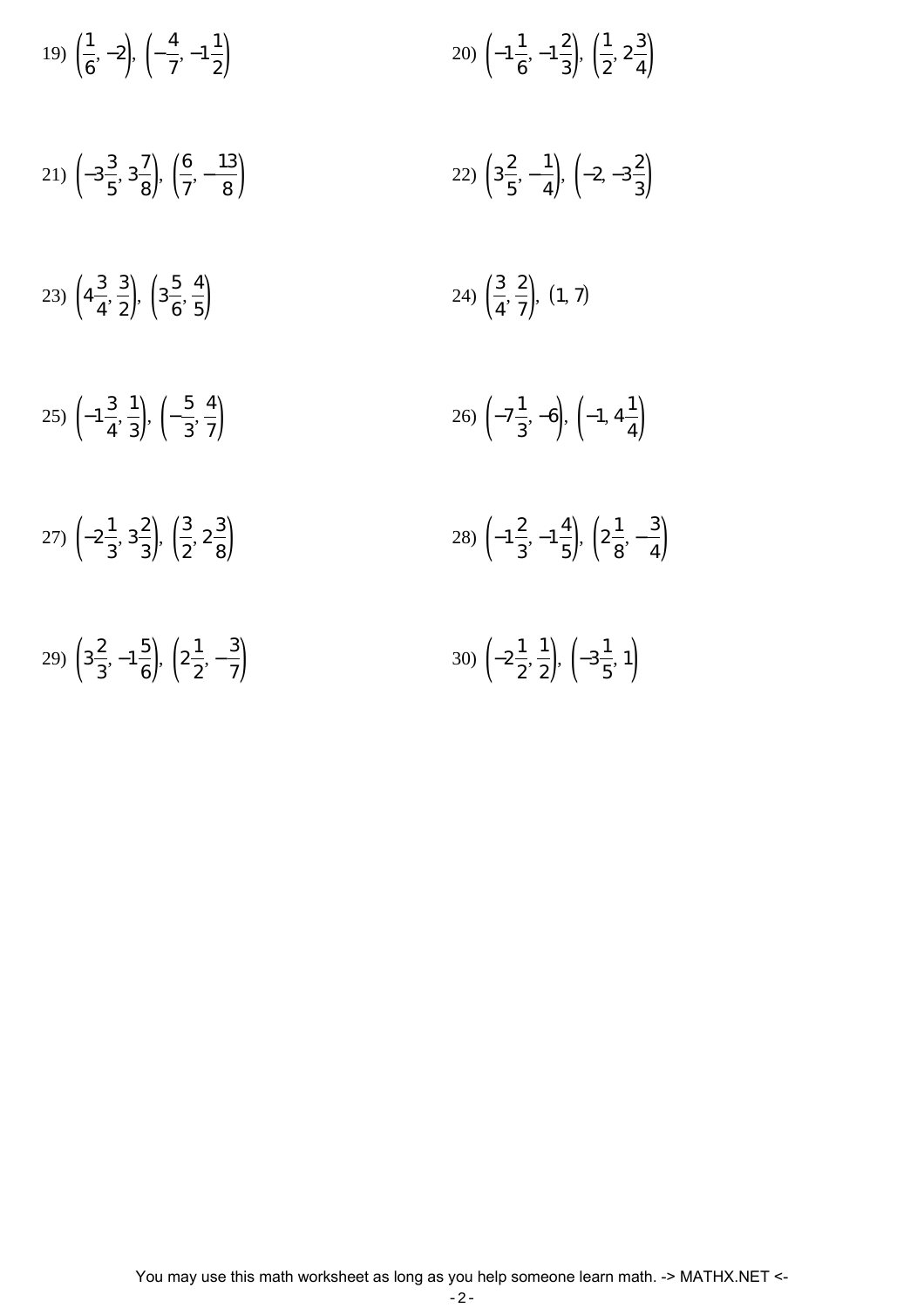## Find the midpoint - fractions:

1) 
$$
\left(-\frac{4}{3}, 2\frac{7}{8}\right), \left(1\frac{7}{8}, \frac{3}{4}\right)
$$
  
\n2)  $\left(\frac{7}{5}, -\frac{11}{6}\right), \left(3\frac{1}{4}, -1\frac{7}{8}\right)$   
\n3)  $\left(-\frac{1}{2}, 1\frac{5}{7}\right), \left(-3, 3\frac{3}{4}\right)$   
\n4)  $\left(\frac{4}{5}, -3\frac{3}{5}\right), \left(\frac{3}{5}, -2\frac{1}{5}\right)$   
\n5) (1, 2),  $\left(4\frac{5}{7}, \frac{8}{5}\right)$   
\n6)  $\left(\frac{3}{2}, -1\right), \left(-3\frac{4}{7}, -3\frac{6}{7}\right)$   
\n7)  $\left(\frac{5}{3}, 1\frac{1}{4}\right), \left(-1, -1\frac{6}{7}\right)$   
\n9)  $\left(-\frac{3}{2}, \frac{1}{6}\right), \left(\frac{7}{8}, 4\frac{5}{6}\right)$   
\n10)  $\left(\frac{5}{4}, -\frac{7}{7}\right), \left(-\frac{3}{4}, -3\frac{3}{7}\right)$   
\n11)  $\left(\frac{1}{2}, 8\right), \left(\frac{3}{2}, 2\right)$   
\n12)  $\left(-2, \frac{6}{5}\right), \left(1\frac{7}{6}, -\frac{3}{14}\right)$   
\n13)  $\left(\frac{3}{2}, 1\frac{4}{7}\right), \left(\frac{1}{6}, -3\frac{1}{8}\right)$   
\n14)  $\left(4\frac{3}{7}, -\frac{1}{4}\right), \left(-1, -2\right)$   
\n15)  $\left(\frac{5}{2}, -\frac{87}{112}\right)$   
\n16)  $\left(\frac{5}{7}, -\frac{1}{4}\right), \left(-1, -2\right)$   
\n17)  $\left(3\frac{4}{7}, \frac{11}{8}\right), \left(2\frac{3}{5}, 3\right)$   
\n18)  $\left(2, -1\right), \left(-\frac{1}{3}, 1\frac{2}{5}\right)$   
\n19)  $\left(3\frac{$